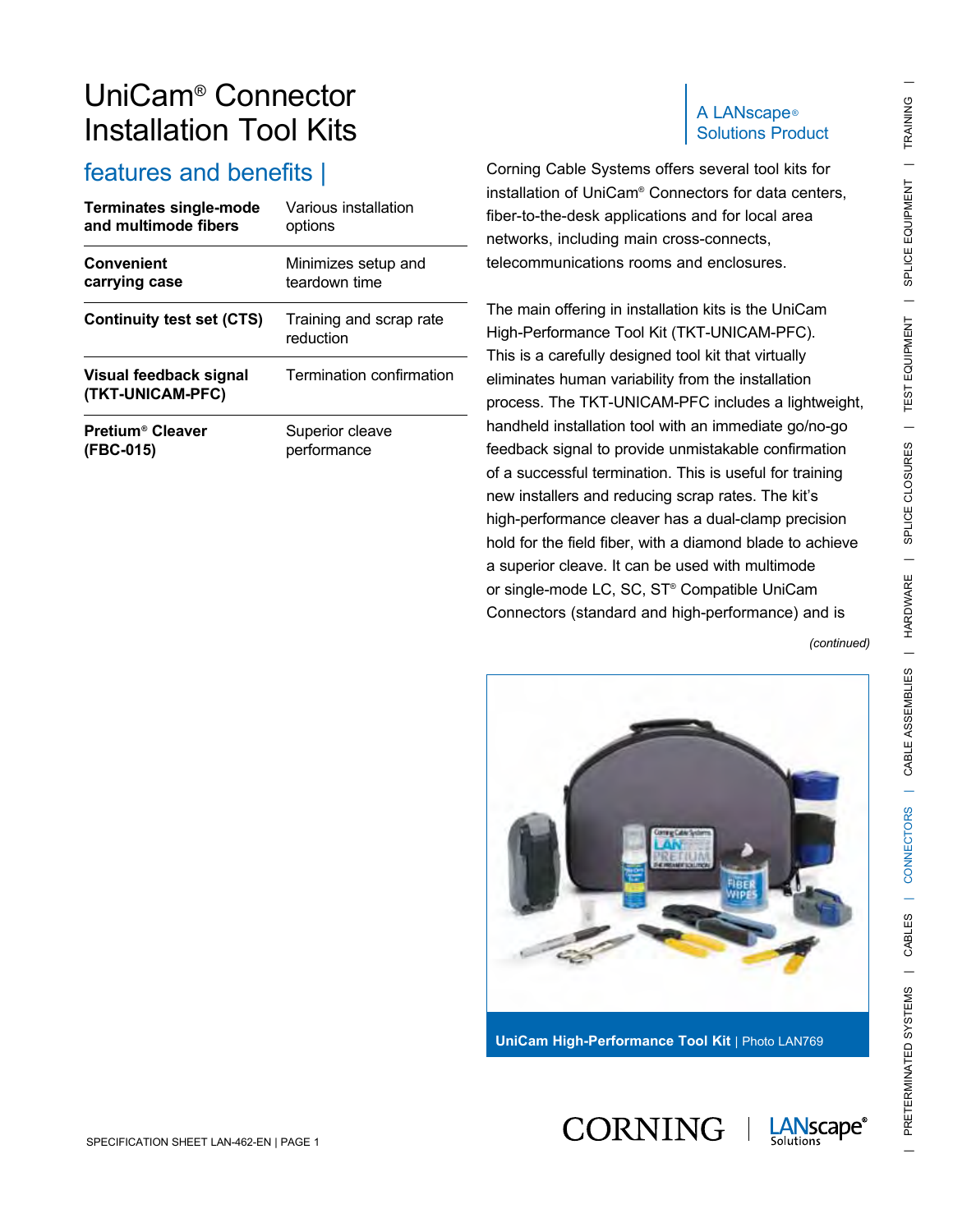required to achieve high-performance specifications for all UniCam® Single-Mode Connectors.

The standard UniCam Connector Installation Tool Kit (TKT-UNICAM) is a basic installation tool kit used to terminate all UniCam Connector styles (SC, LC and ST® Compatible Connectors). UniCam High-Performance Multimode Connectors (SC, LC and ST Compatible) can achieve their optical specifications with the use of this kit. A convenient carrying bag is provided with all the components necessary to terminate UniCam Connectors.

For quick termination of ribbon cables, the UniCam MTP® Connector Installation Tool Kit (TKT-UNICAM-MTP) is a single-ferrule design that terminates 12 fibers at a time on one connector. Compact and easy to carry, the kit contains a high-performance ribbon cleaver for superior cleave performance. The TKT-UNICAM-MTP also includes a ribbon coating thermal stripper, ribbon insertion tool, crimp tool and fiber preparation and cleaning materials.

# Solutions Product



**UniCam Connector Standard Installation Tool Kit** | Photo LAN1867



**UniCam MTP® Connector Installation Tool Kit** | Photo LAN598



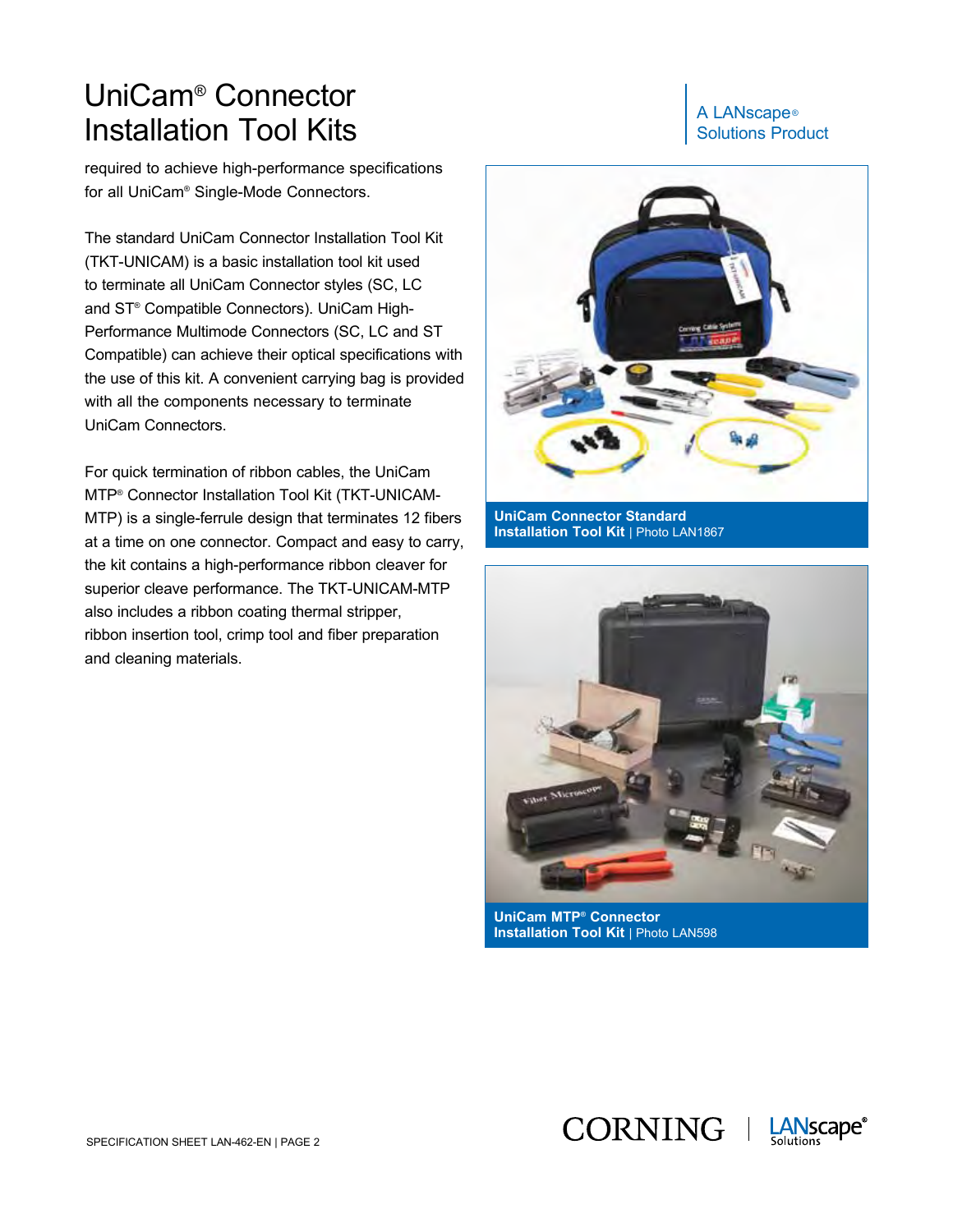#### specifications |

#### **Tool Kit/Connector Compatibility Matrix**

| <b>Description</b>                                                                       | <b>TKT-UNICAM-PFC</b> | <b>TKT-UNICAM</b> | <b>TKT-UNICAM-MTP</b> |
|------------------------------------------------------------------------------------------|-----------------------|-------------------|-----------------------|
| UniCam <sup>®</sup> High-Performance Multimode<br>Connectors (LC, SC and ST® Compatible) | X                     | X                 |                       |
| UniCam Single-Mode Connectors<br>(LC, SC and ST Compatible)                              | X                     | X                 |                       |
| UniCam Standard Performance Multimode<br>Connectors (SC and ST Compatible)               | X                     | X                 |                       |
| <b>UniCam</b><br>APC Single-Mode Connectors (SC)                                         | X                     | X                 |                       |
| UniCam High-Performance 250 µm<br>Multimode Connectors (SC)                              | X                     | X                 |                       |
| UniCam 250 µm Single-Mode<br>Connectors (SC)                                             | X                     | X                 |                       |
| UniCam MTP <sup>®</sup> Multimode<br>and Single-Mode Connectors                          |                       |                   | X                     |

*Note: Optical specifications on single-mode require use of the UniCam High-Performance Tool Kit (TKT-UNICAM-PFC).*

# Solutions Product





 $\overline{\phantom{0}}$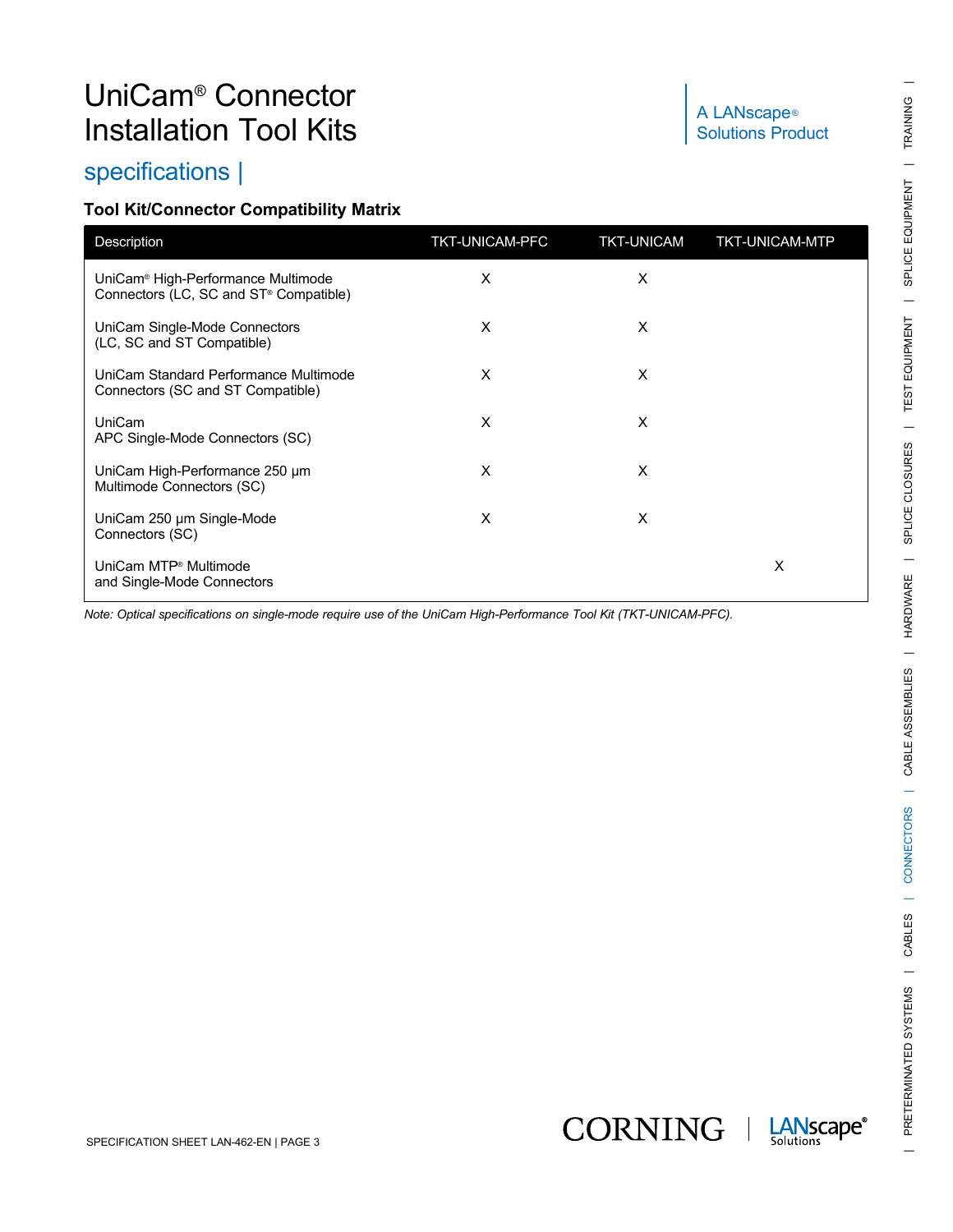## Solutions Product



### specifications | (continued)

|                       | Dimensions (H x W x D)<br>cm (in)      | <b>Shipping Weight</b><br>kg (lb) |
|-----------------------|----------------------------------------|-----------------------------------|
| <b>TKT-UNICAM-PFC</b> | $40 \times 25 \times 20$ (16 x 10 x 8) | 2.4(5.2)                          |
| <b>TKT-UNICAM</b>     | 24 x 13 x 35 (9.5 x 5 x 13.62)         | 2.7(6)                            |
| <b>TKT-UNICAM-MTP</b> | 48 x 38 x 20 (19 x 15 x 8)             | 10(22)                            |



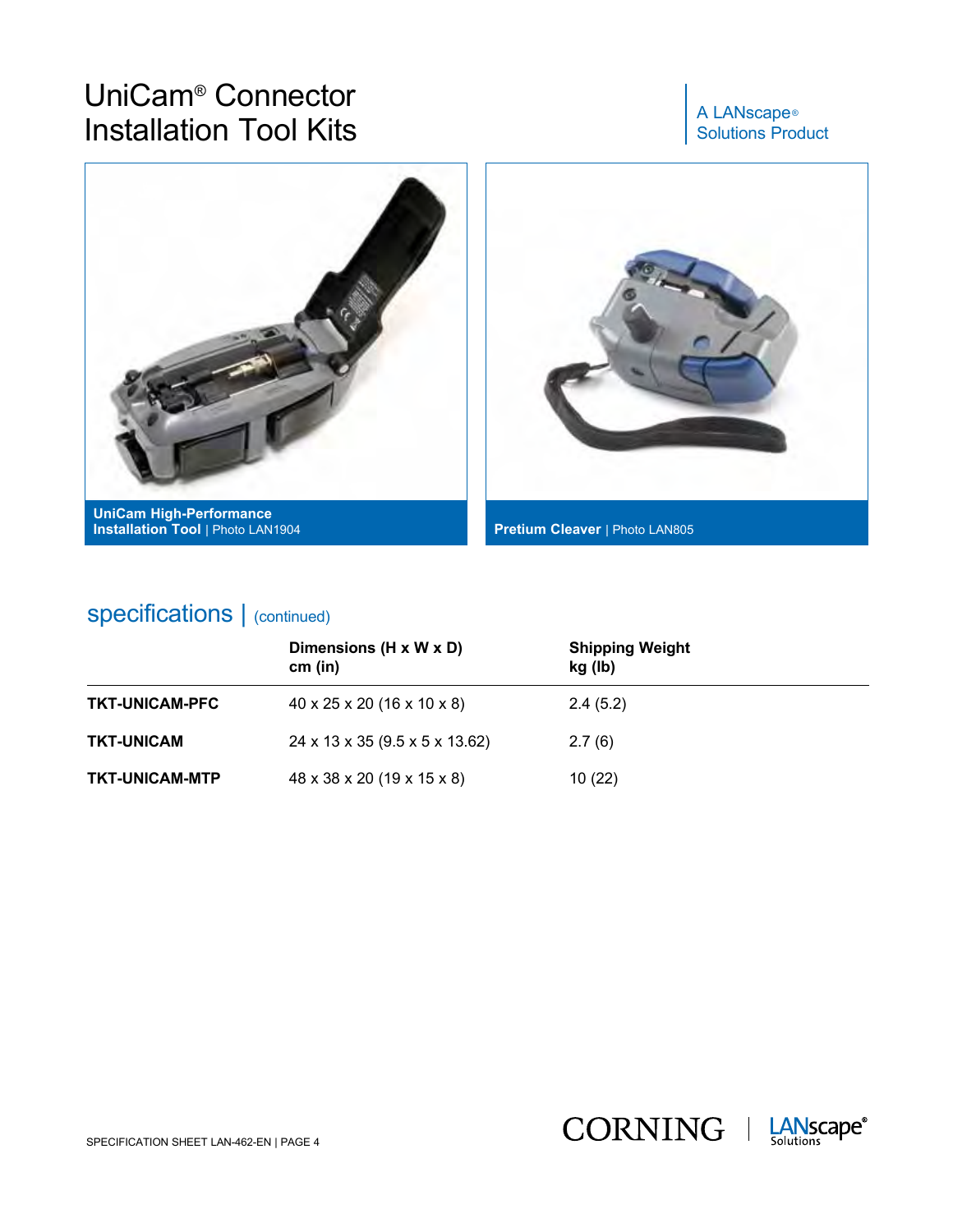### ordering information |

| Part Number                                            | Description                                                                                                                                                                                                                                                                                                     |  |  |
|--------------------------------------------------------|-----------------------------------------------------------------------------------------------------------------------------------------------------------------------------------------------------------------------------------------------------------------------------------------------------------------|--|--|
| UniCam® High-Performance Tool Kit                      |                                                                                                                                                                                                                                                                                                                 |  |  |
| <b>TKT-UNICAM-PFC</b>                                  | UniCam High-Performance Tool Kit; includes High-Performance Installation Tool for<br>termination of multimode and single-mode SC, LC and ST® Compatible Connectors;<br>includes Pretium Flat Cleaver, 1.25 and 2.50 mm VFL ferrule adapters and all required<br>fiber preparation, cleaning tools and materials |  |  |
| <b>TKT-UNICAM-PFC Accessories</b>                      |                                                                                                                                                                                                                                                                                                                 |  |  |
| <b>FBC-015</b>                                         | <b>Pretium Flat Cleaver</b>                                                                                                                                                                                                                                                                                     |  |  |
| <b>FBC-14-15-16-BLADE</b>                              | Replacement Blade for the Pretium Flat Cleaver                                                                                                                                                                                                                                                                  |  |  |
| <b>TL-UCP</b>                                          | High-Performance Installation Tool                                                                                                                                                                                                                                                                              |  |  |
| <b>VFL-A125</b>                                        | LC 1.25 mm VFL Ferrule Adapter                                                                                                                                                                                                                                                                                  |  |  |
| <b>VFL-A250</b>                                        | SC and ST Compatible 2.50 mm VFL Ferrule Adapter                                                                                                                                                                                                                                                                |  |  |
| <b>VFL-AKIT</b>                                        | LC 1.25 mm and SC and ST Compatible 2.50 mm VFL Ferrule Adapters                                                                                                                                                                                                                                                |  |  |
| <b>Standard UniCam Connector Installation Tool Kit</b> |                                                                                                                                                                                                                                                                                                                 |  |  |
| <b>TKT-UNICAM</b>                                      | Standard Installation Kit for single-fiber UniCam Connectors, terminates ST Compatible, SC<br>and LC Connectors; includes FBC-002 basic cleaver; continuity test set with adapters; includes<br>all required fiber preparation, cleaning tools and materials                                                    |  |  |

#### **TKT-UNICAM Accessories**

| <b>FBC-002</b>    | <b>Basic Cleaver</b>                            |
|-------------------|-------------------------------------------------|
| <b>VFL-350</b>    | Visual Fault Locator, 635 nm pen-style light    |
| <b>TER-CTS-SC</b> | CTS Adapter for UniCam SC Connectors            |
| <b>TER-CTS-ST</b> | CTS Adapter for UniCam ST Compatible Connectors |
| <b>TER-CTS-LC</b> | CTS Adapter for UniCam LC Connectors            |







 $\overline{a}$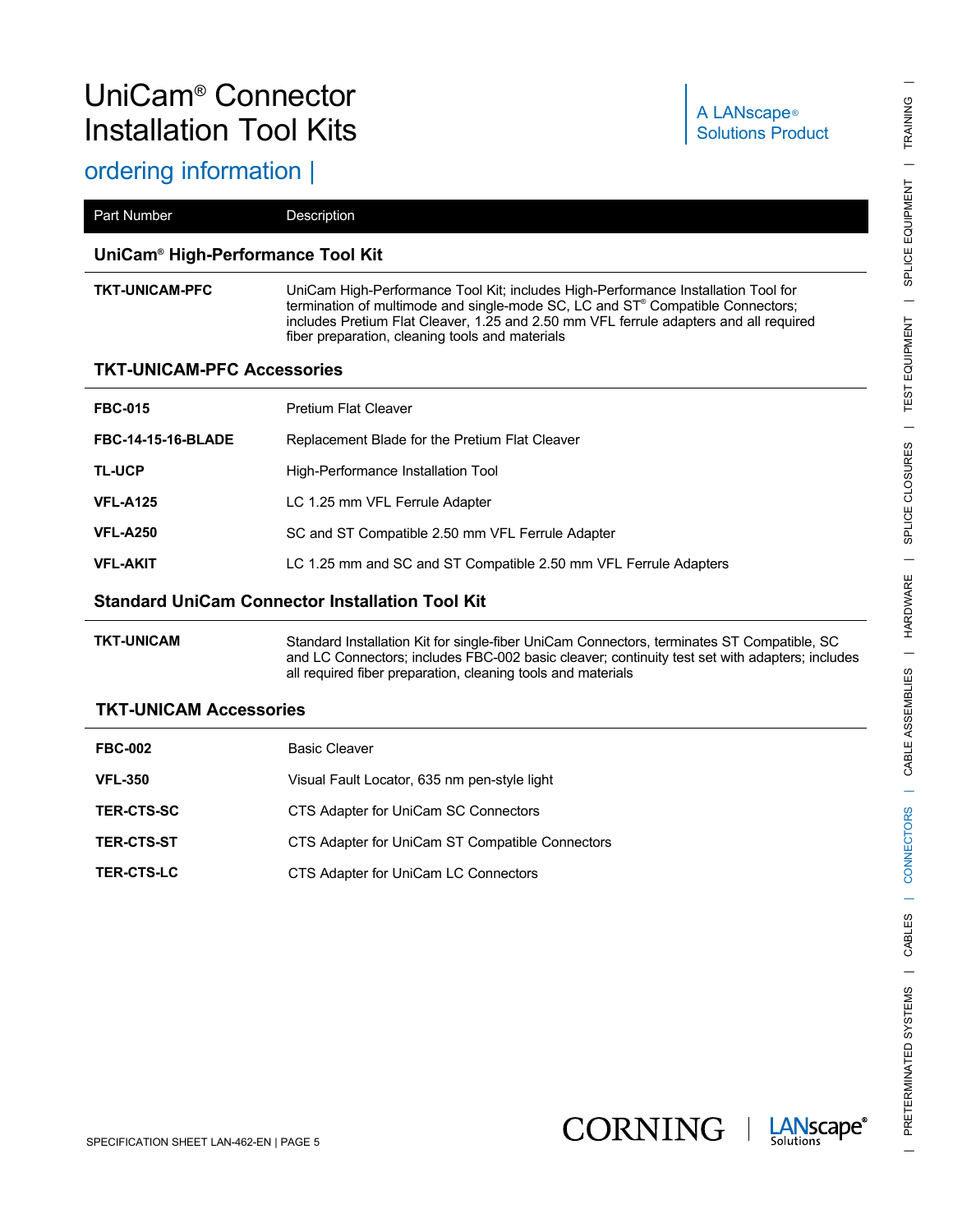### ordering information | (continued)

| Part Number                                                        | Description                                                                                          |  |
|--------------------------------------------------------------------|------------------------------------------------------------------------------------------------------|--|
| <b>Cleaning Accessories</b>                                        |                                                                                                      |  |
| <b>TKT-CLEAN-SFC</b>                                               | Kits contain recommended products to effectively clean 2.5 mm and 1.25 mm<br>single-fiber connectors |  |
| <b>FCC-CLEANER-FIBER</b>                                           | Fiber Optic Cleaning Fluid                                                                           |  |
| <b>FCC-WIPES</b>                                                   | Wipes, (90 per tube)                                                                                 |  |
| <b>CLEANER-PORT-2.5</b>                                            | Single-fiber Port Cleaver for 2.5 mm ferruled connectors (SC, ST <sup>®</sup> Compatible)            |  |
| <b>CLEANER-PORT-LC</b>                                             | Single-fiber Port Cleaver for LC, Keyed LC and MU connectors                                         |  |
| <b>CLEANER-UNIV-CASS</b>                                           | Universal Connector Cleaning Cassette, cleans pinned and pinless connectors with ferrules            |  |
| UniCam MTP <sup>®</sup> Connector Termination Kit (TKT-UNICAM-MTP) |                                                                                                      |  |

**TKT-UNICAM-MTP** Installation Kit for terminating 12-fiber UniCam MTP Connectors. Includes MTP Installation Tool, FBC-012 Multi-fiber Cleaver, coaxial inspection microscope; includes all required fiber, preparation, cleaning tools and materials.



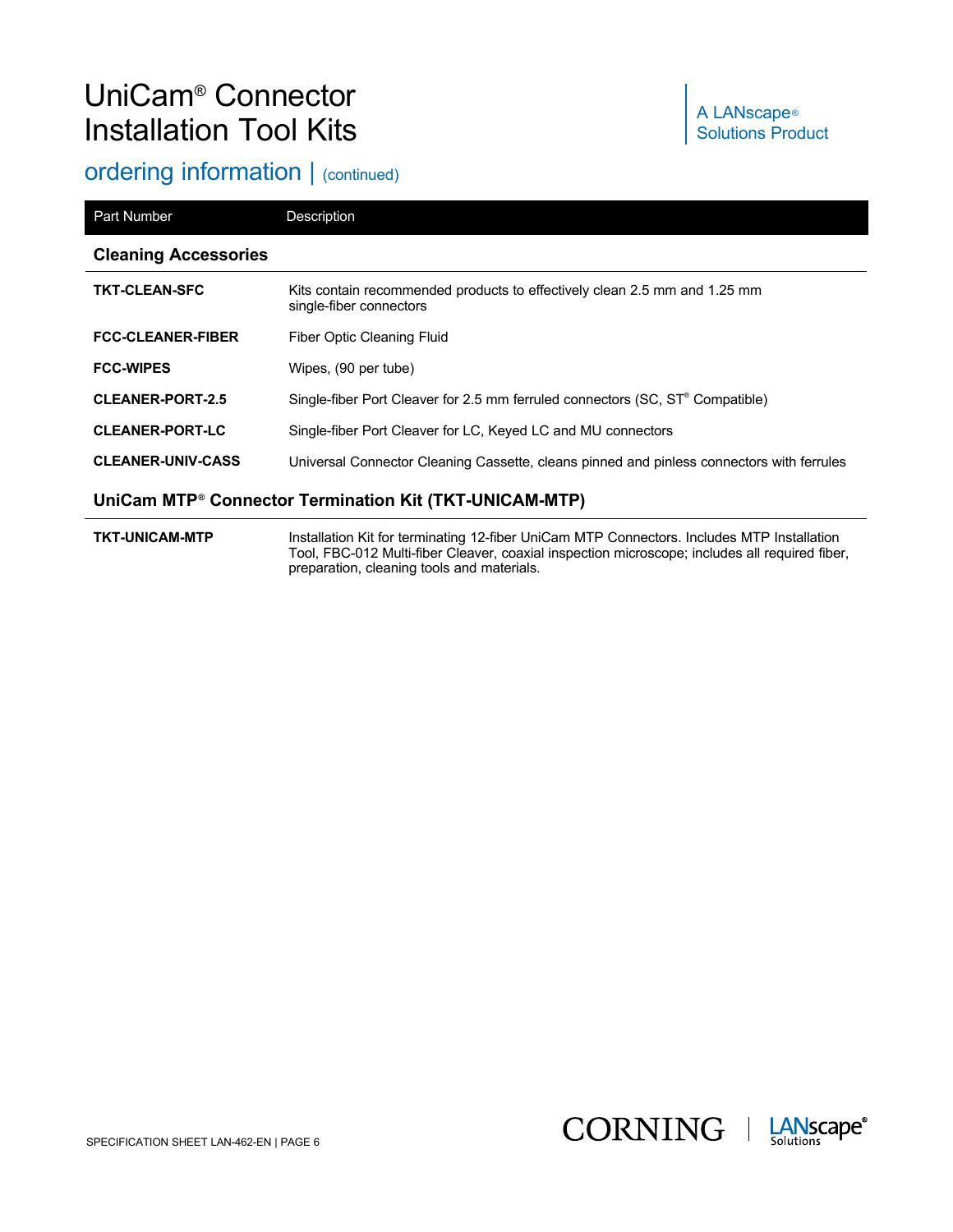#### ordering information | (continued)

#### **UniCam® Single-Fiber Connector Tool Kit Comparison Matrix**

All UniCam Single-Fiber Connector Tool Kits include the appropriate critical steps card, complete instructions, strip length gauge and an installation video DVD.

| Part Number            | Description                                                                          | Qty         | TKT-UNICAM-PFC | <b>TKT-UNICAM</b> |
|------------------------|--------------------------------------------------------------------------------------|-------------|----------------|-------------------|
| <b>TL-UCP</b>          | High-Performance Installation<br>Tool with integrated CTS                            | 1           | X              |                   |
| TL-UC01                | UniCam Standard Installation Tool                                                    | 1           |                | X                 |
| <b>FBC-015</b>         | High-Performance Cleaver<br>with diamond blade and built-in<br>fiber scrap container |             | X              |                   |
| <b>FBC-002</b>         | Basic Cleaver 1                                                                      |             |                | X                 |
| 100294-01              | 5-in Electrician's Scissors<br>with notches                                          |             | X              | X                 |
| 3201007-01             | Crimp Tool                                                                           | $\mathbf 1$ | X              | X                 |
| 3206001-01             | 6-in Wire Fiber Stripper                                                             | 1           | X              | X                 |
| 2104502-01             | "Dual-Hole" Miller Tool Fiber Stripper<br>(for 900 $\mu$ m and 250 $\mu$ m fiber)    | 1           | X              | X                 |
| 2104498-01             | <b>Plastic Refuse Container</b>                                                      |             | X              |                   |
| Not sold<br>separately | Retractable Permanent Marker                                                         | 1           | X              | X                 |





**LANscape** Solutions